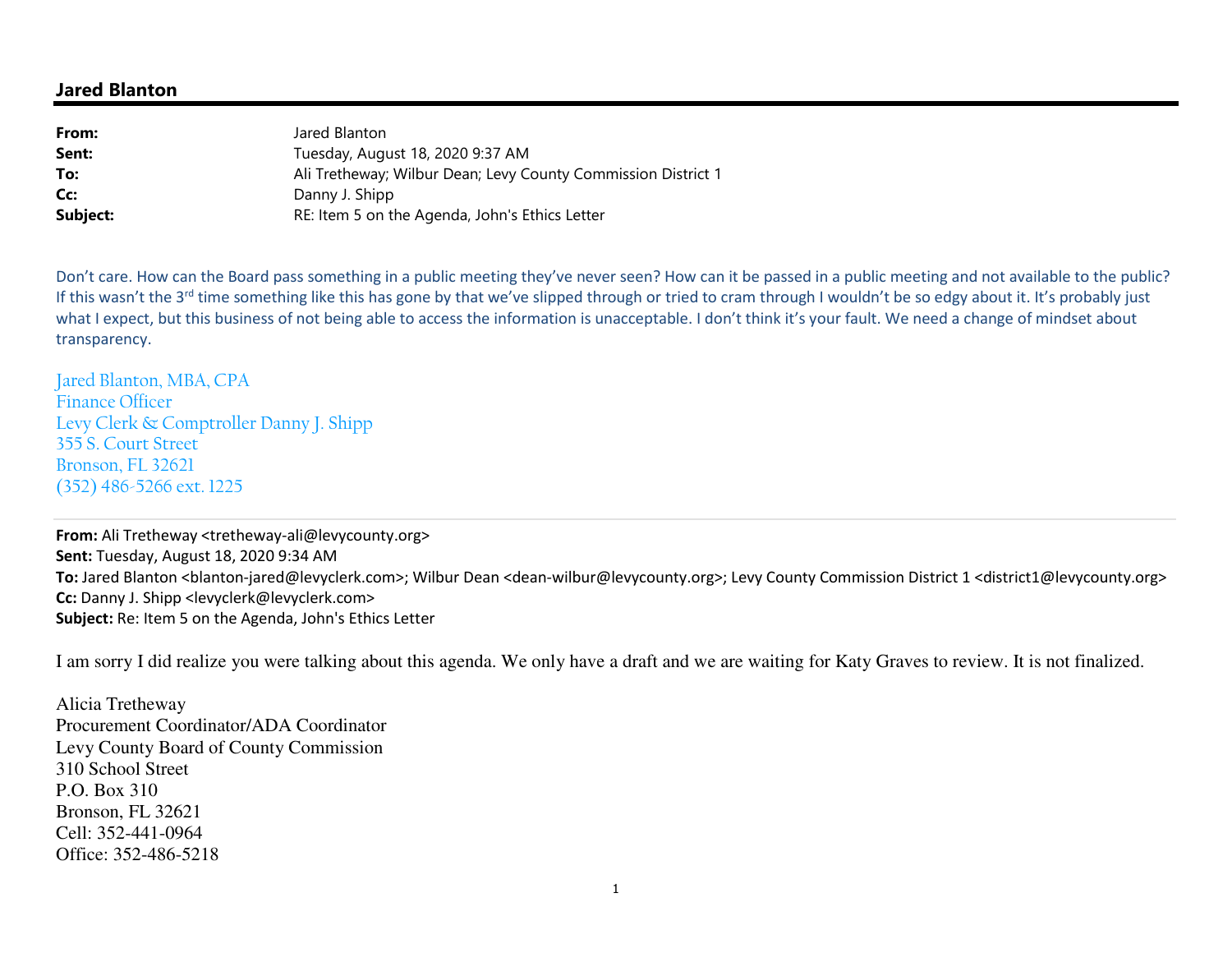Under Florida law, email addresses are public records. Your e-mail communications may therefore be subject to public disclosure. If you do not want your email address released in response to a public records request, do not send electronic mail to this entity. Instead, you may contact this office by phone. The information contained in this email may be privileged and confidential information intended only for the entity to which it is addressed. If you are not the intended recipient, you are hereby notified that any use, dissemination, distribution, copying or taking action in reliance upon this email is strictly prohibited. If you have received this email in error, please immediately notify the sender and delete this email entirely.

**From:** Jared Blanton <br/>blanton-jared@levyclerk.com> **Sent:** Tuesday, August 18, 2020 9:31:12 AM **To:** Ali Tretheway <tretheway-ali@levycounty.org>; Wilbur Dean <dean-wilbur@levycounty.org>; Levy County Commission District 1 <district1@levycounty.org>**Cc:** Danny J. Shipp <levyclerk@levyclerk.com> **Subject:** RE: Item 5 on the Agenda, John's Ethics Letter

Thanks, Ali.

Wilbur, regarding Item 5, I have had my last go around on these personnel docs and policies. Be prepared for a letter to the entire known world, including the local media, discussing transparency. This business of hide it until we pass it is Nancy Pelosi and Barack Obama stuff. It's bad enough that we have to request things constantly without them being provided to us, and therefore, unless we know to ask for something, we'll never know it exists, but then for us to ask and to say no copy will be given until it's passed? That's unprofessional and inappropriate.

Jared Blanton, MBA, CPAFinance Officer Levy Clerk & Comptroller Danny J. Shipp355 S. Court Street Bronson, FL 32621(352) 486-5266 ext. 1225

**From:** Ali Tretheway <tretheway-ali@levycounty.org> **Sent:** Tuesday, August 18, 2020 9:26 AM To: Jared Blanton <blanton-jared@levyclerk.com>; Wilbur Dean <dean-wilbur@levycounty.org>; Levy County Commission District 1 <district1@levycounty.org> **Subject:** Re: Item 5 on the Agenda, John's Ethics Letter

I don't have a copy of the letter. John can you please provide Jared with a copy of your ethics letter?

Thank you,